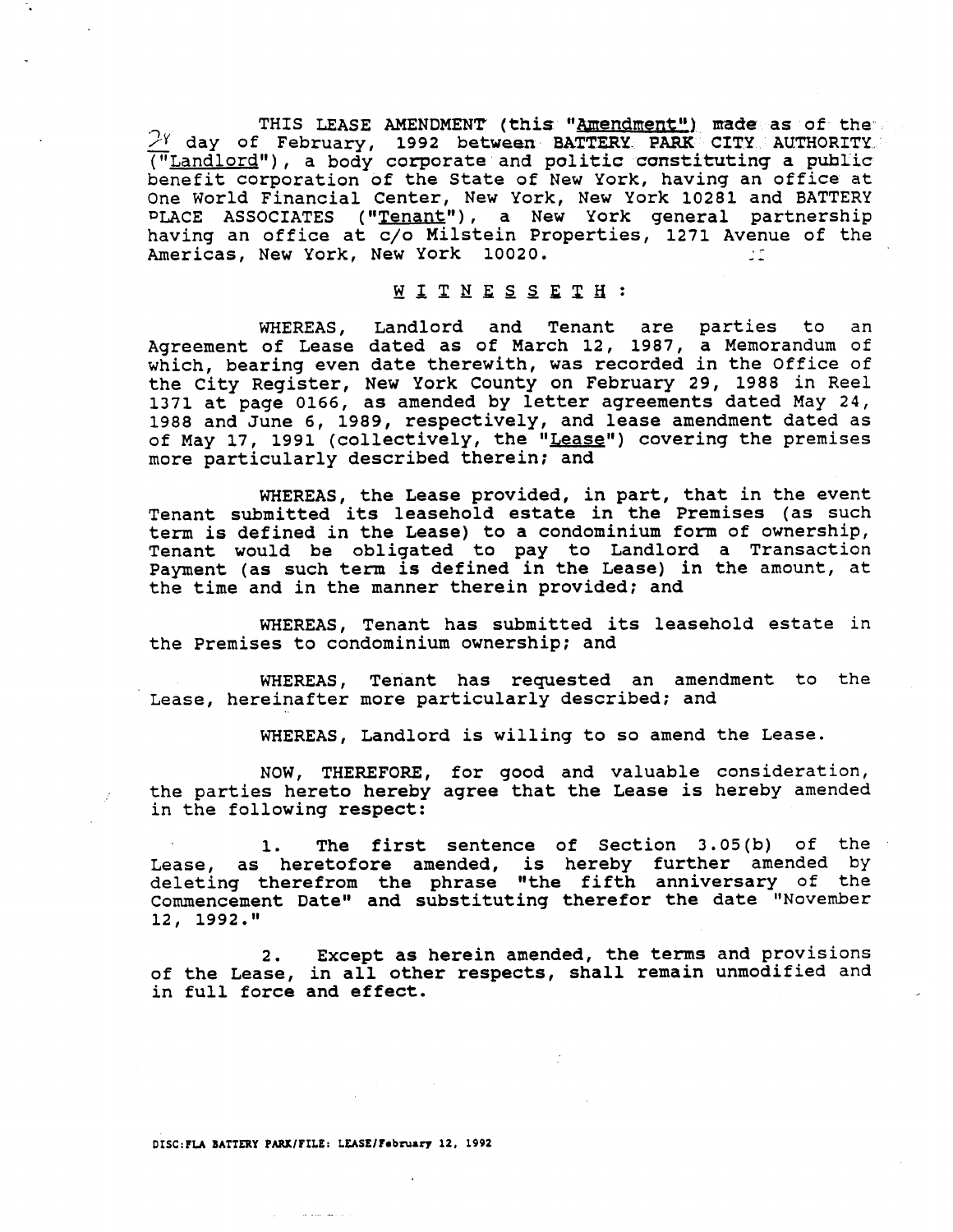IN WITNESS WHEREOF, the parties hereto have executed<br>this Amendment as of the day and year first above written.

| BATTERY PARK CITY AUTHORITY |
|-----------------------------|
| By:                         |
| $\overline{\texttt{Its}}$ : |
| BATTERY PLACE ASSOCIATES    |
| By:                         |
| A General Partner           |
|                             |